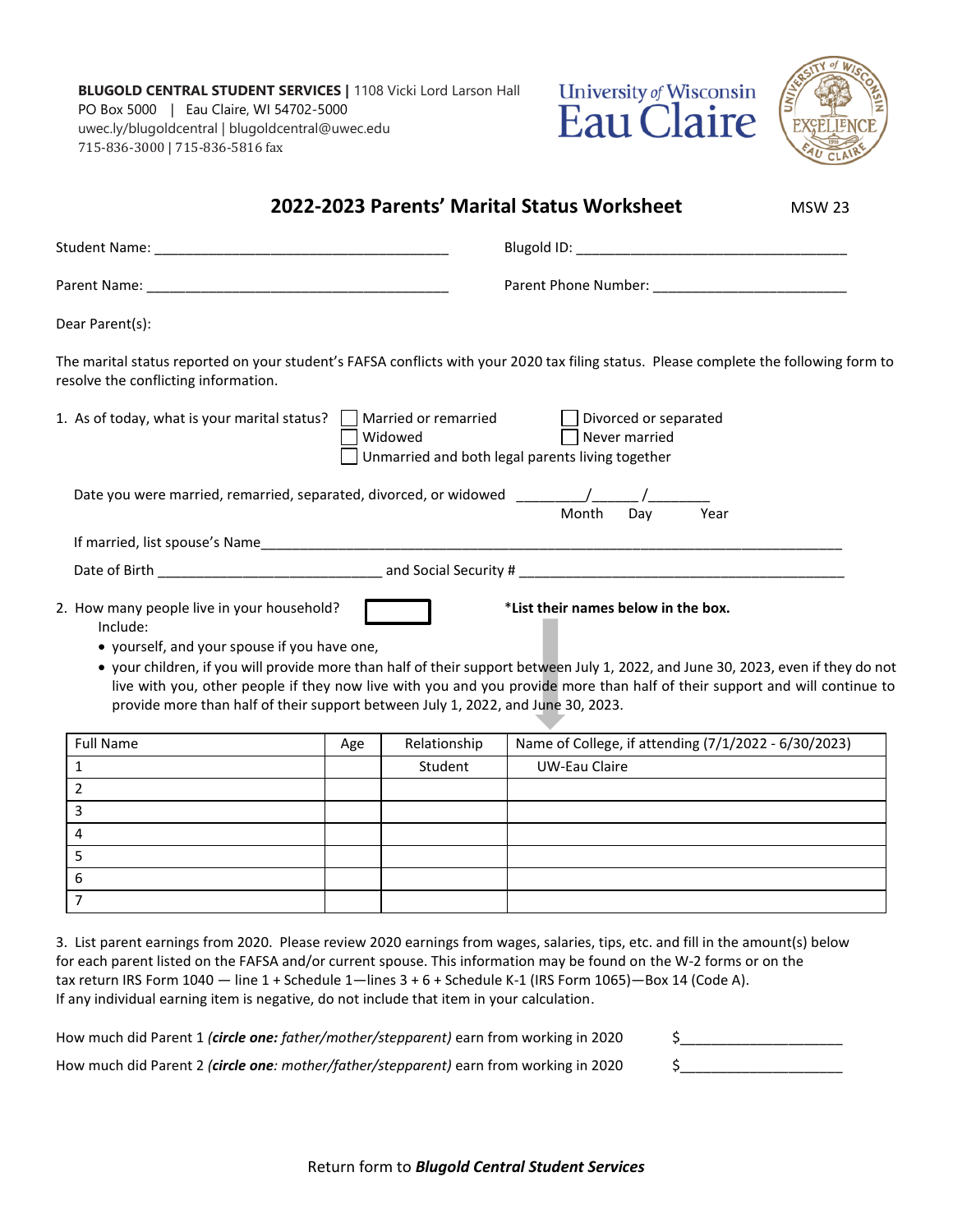4. If you have become widowed, divorced, or separated since filing your tax return, please complete the following:

| Income for calendar year 2020       | <b>Your Portion only</b> |
|-------------------------------------|--------------------------|
| Wages, salaries, tips               |                          |
| Interest/Dividend Income            |                          |
| Taxable refund                      |                          |
| Business income or loss             |                          |
| Capital gain (or Loss)              |                          |
| Rental real estate, royalties, etc. |                          |
| IRA/Pension Distributions Received  |                          |
| Unemployment compensation           |                          |

- 5. Attach a *signed* copy of your (and if married, spouse's) **2020 IRS 1040 Income Tax Return and applicable Schedules 1, 2, and 3** and **IRS W-2s** from each source of income; required if wages are separated.
- 6. Parents' 2020 Untaxed Income, carefully look over the following list of untaxed income sources from 2020 and indicate any amounts received. If any item does not apply, enter zero where an amount is requested.

| <b>Sources of Untaxed Income:</b>                                                                                                                                                                                                                                                                                                                                                                                                                                                                                                                                                                                                                                                                                                  | Parent 1 | Parent 2 |
|------------------------------------------------------------------------------------------------------------------------------------------------------------------------------------------------------------------------------------------------------------------------------------------------------------------------------------------------------------------------------------------------------------------------------------------------------------------------------------------------------------------------------------------------------------------------------------------------------------------------------------------------------------------------------------------------------------------------------------|----------|----------|
| Payments to tax-deferred pension and retirement savings plans (paid directly or withheld<br>from earnings), including, but not limited to, amounts reported on the W-2 forms in Boxes<br>12a through 12d, codes D, E, F, G, H and S. Don't include amounts reported in code DD<br>(employer contributions toward employee health benefits).                                                                                                                                                                                                                                                                                                                                                                                        |          |          |
|                                                                                                                                                                                                                                                                                                                                                                                                                                                                                                                                                                                                                                                                                                                                    | \$       | \$       |
| IRA deductions and payments to self-employed SEP, SIMPLE, Keogh and other qualified plans<br>from IRS 1040 Schedule 1 - total of lines 15+19.                                                                                                                                                                                                                                                                                                                                                                                                                                                                                                                                                                                      | \$       | \$       |
| Child support received for any of your children. Don't include foster care or adoption<br>payments.                                                                                                                                                                                                                                                                                                                                                                                                                                                                                                                                                                                                                                | \$       | \$       |
| Tax exempt interest income from IRS Form 1040 - line 2a.                                                                                                                                                                                                                                                                                                                                                                                                                                                                                                                                                                                                                                                                           | \$       | \$       |
| Untaxed portions of IRA distributions and pensions from IRS Form 1040 - (lines 4a+5a) minus<br>(lines 4b+5d). Exclude rollovers. If negative, enter a zero here.                                                                                                                                                                                                                                                                                                                                                                                                                                                                                                                                                                   | \$       | \$       |
| Housing, food and other living allowances paid to members of the military, clergy and others<br>(including cash payments and cash value of benefits). Don't include the value of on-base<br>military housing or the value of a basic military allowance for housing.                                                                                                                                                                                                                                                                                                                                                                                                                                                               | \$       | \$       |
| Veterans noneducation benefits, such as Disability, Death Pension, or Dependency &<br>Indemnity Compensation (DIC) and/or VA Educational Work-Study allowances.                                                                                                                                                                                                                                                                                                                                                                                                                                                                                                                                                                    | \$       | \$       |
| Other untaxed income not yet reported such as workers' compensation, disability benefits,<br>untaxed foreign income, etc. Also include the untaxed portions of health savings accounts<br>from IRS Form 1040 Schedule 1 - line 12. Do not include extended foster care benefits,<br>student aid, earned income credit, additional child tax credit, welfare payments, untaxed<br>Social Security benefits, Supplemental Security Income, Workforce Innovation and<br>Opportunity Act educational benefits, on-base military housing or a military housing<br>allowance, combat pay, benefits from flexible spending arrangements (e.g., cafeteria plans),<br>foreign income exclusions or credit for federal tax on special fuels. | \$       | \$       |